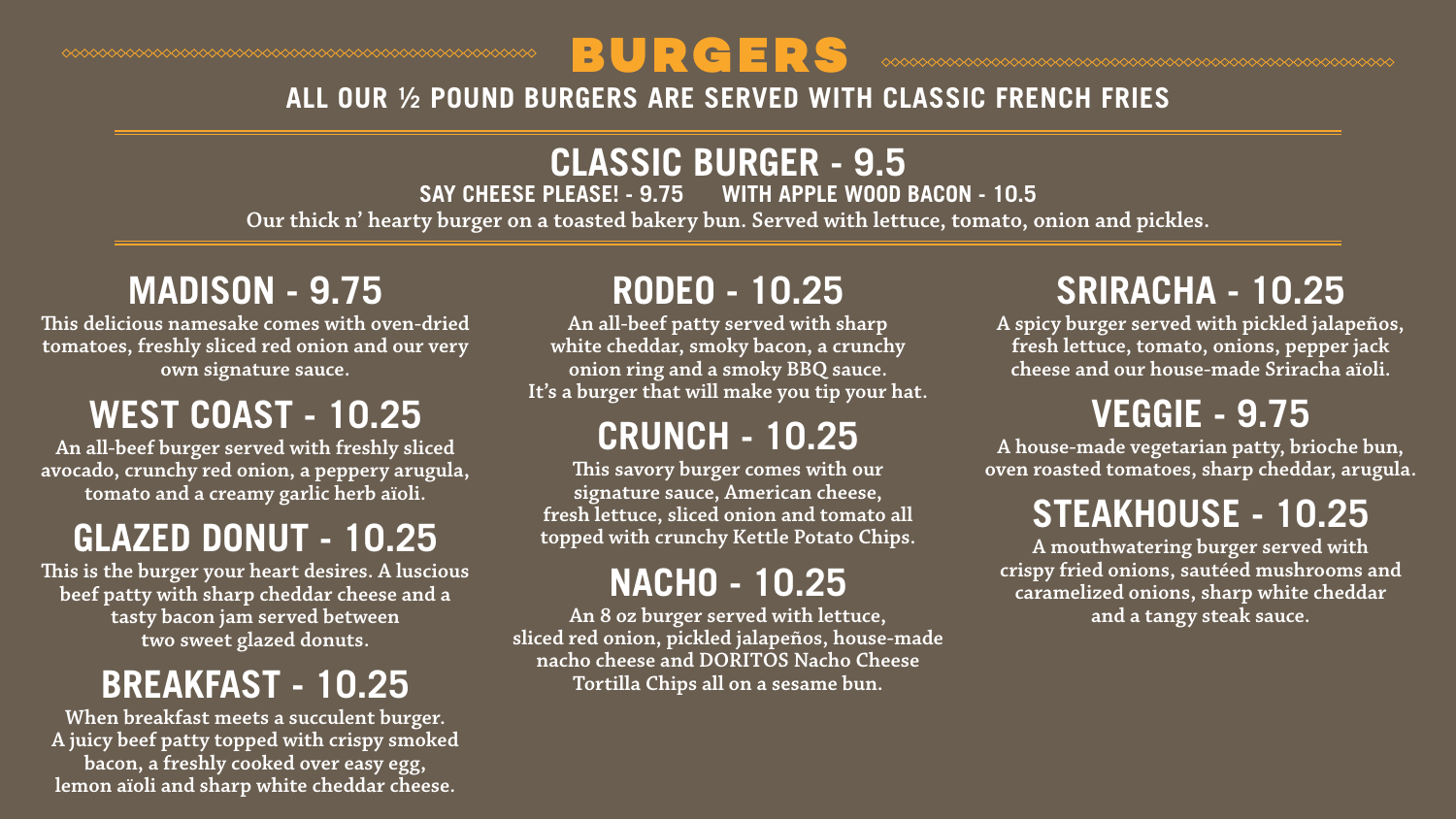# SANDWICHES

### **GRILLED CHEESE - 9**

**American cheese melted between two pieces of griddled peasant bread served with our exclusive roasted tomato dipping sauce. Served with potato chips.**

#### **FRENCH ONION GRILLED CHEESE - 9**

**Melted Swiss cheese and caramelized onions between two pieces of griddled peasant bread served with steamy beef dipping sauce. Served with potato chips.**

#### **PO BOY - 9**

**Crispy fried popcorn shrimp with a spicy Cajun remoulade, freshly shredded lettuce and slices of tomato on a toasted hoagie roll. Served with fries.**

### **HADDOCK - 10**

**Crispy fried haddock served with fresh lettuce and thickly sliced tomatoes with a tangy tartar sauce on a golden brown roll. Served with fries.**

#### **PHILLY - 9**

**Tender sliced beef served with sautéed onions and charred peppers and topped with a warm, melted cheese sauce. Served with fries.**

# **BLT - 7**

**The classic. Smoky bacon with fresh, crisp lettuce, sliced tomato and garlic herb aïoli served on two slices of peasant bread. Served with potato chips.**

#### **GRILLED CHICKEN CLUB - 9**

**Tender chicken, smoked bacon, house-made garlic aïoli, fresh lettuce and tomato on three pieces of toasted peasant bread. Served with potato chips.**

# **HOT DOG - 3.75**

**A famous Hofmann's all-beef hot dog served on a lightly toasted New England bun. Served with potato chips.**

## **CHILI DOG - 4**

**A famous Hofmann's all-beef hot dog smothered with hearty house-made chili and shredded cheese served on a lightly toasted New England bun. Served with potato chips.**

# **BROOKLYN DOG - 4**

**The pride of the five boroughs. A delicious all-beef hot dog topped with sauerkraut and Hofmann's spicy brown mustard. Served with potato chips.**

# SOUPS & SALADS

# **CHICKEN & ORZO - 4**

**Rustic chicken soup with celery, carrots, onions, tomatoes and toasted orzo.**

# **CHILI & CORNBREAD - 8**

**House-made chili with ground beef, served with homemade cheddar chive cornbread.** 

# **CHICKEN COBB - 10**

**Freshly cut romaine, tender diced chicken, crispy bacon bits, avocado, hard boiled eggs, diced tomato and blue cheese crumbles with Italian dressing.**

# **MIXED GREENS - 7.5**

**Fresh mesclun greens with cucumber, red onion, carrot and sliced radish served with a strawberry vinaigrette.**

# **SOUTHWESTERN CHICKEN - 10**

**Crispy fried chicken breast on top of freshly cut romaine with diced tomatoes, red onions, black beans, avocado, oven-roasted corn and spicy chipotle ranch dressing.** 

### **LOADED BAKED POTATO SOUP - 4**

**Creamy house-made baked potato soup topped with crispy potato strings, smoked bacon bits, shredded cheese, sour cream and scallions.**

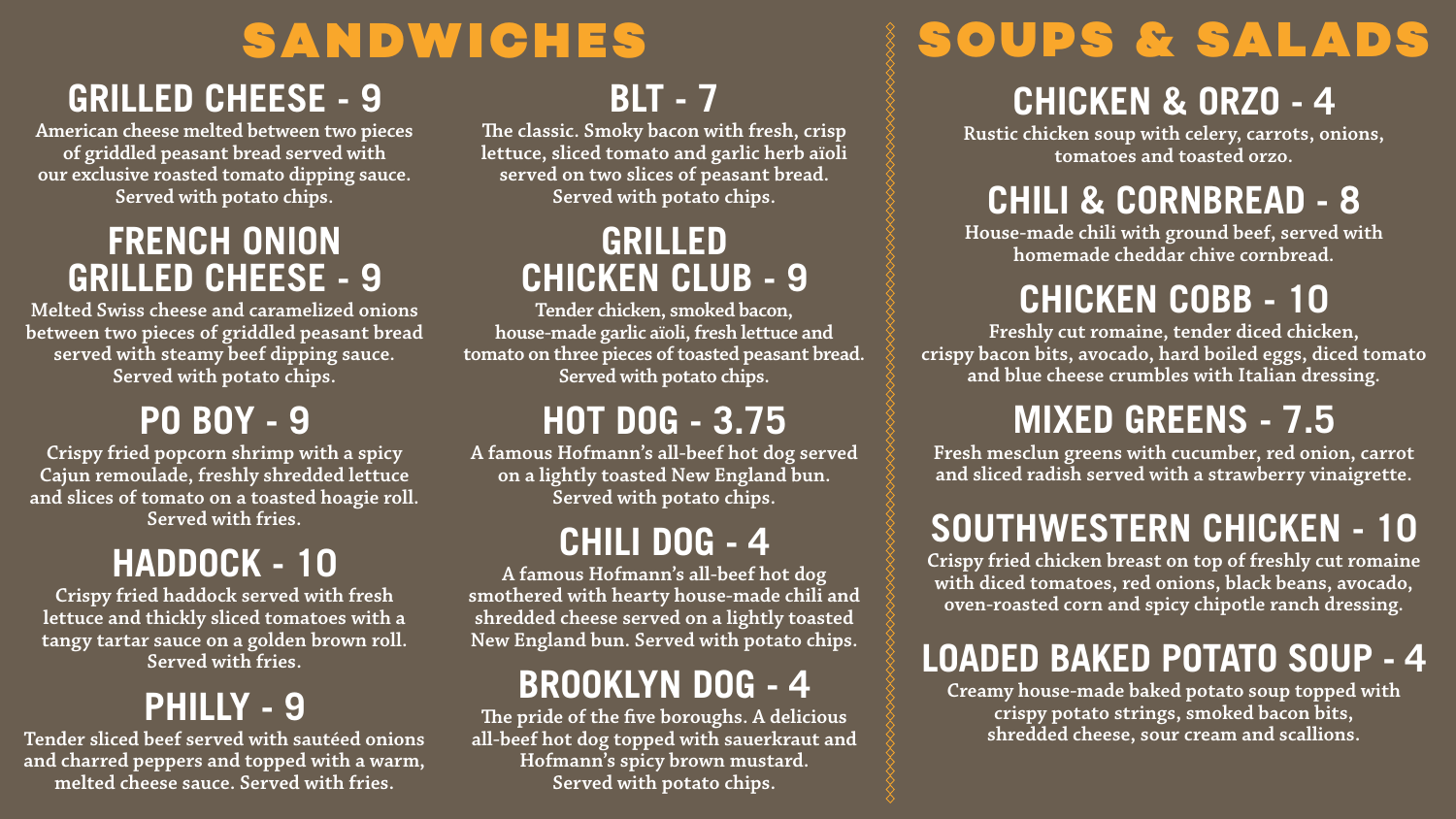# BEVERAGES



**ONION RINGS - 5**

**Golden brown onion rings served with our special house sauce.**

**TATER TOTS - 4 Crispy golden tater tots.**

**FRIES - 3.75** 

**Golden brown russet potato french fries.**

#### **TRUFFLE PARMESAN & GARLIC FRIES - 5**

**Crispy russet fries tossed with a garlic and Parmesan seasoning and topped with truffle oil. Served with lemon aïoli.**

#### **SWEET POTATO WAFFLE FRIES - 4**

**Criss-cross cut sweet potatoes fried to perfection and served with a spicy maple syrup.** 

### **LOADED FRIES - 4.5**

**Golden french fries topped with a spiced chili, cheese sauce and smoky bacon.** 

### **LOADED TOTS - 5**

**Golden tater tots topped with a spiced chili, cheese sauce and smoky bacon.** 

### **POUTINE FRIES - 8**

**Golden french fries topped with a hearty beef gravy and cheese curds melted to perfection.**

#### **POUTINE TOTS - 8**

**Golden tater tots topped with a hearty beef gravy and cheese curds melted to perfection.**

**MILKSHAKE 4 FOUNTAIN SODA 2.25 BOTTLED SODA 2.5 PURE LEAF TEA 3 JUICE 3 AQUAFINA 2.25 COFFEE OR TEA 2 DOMESTIC BEER 4 IMPORTED BEER 5 CHARDONNAY 5 MERLOT 5**